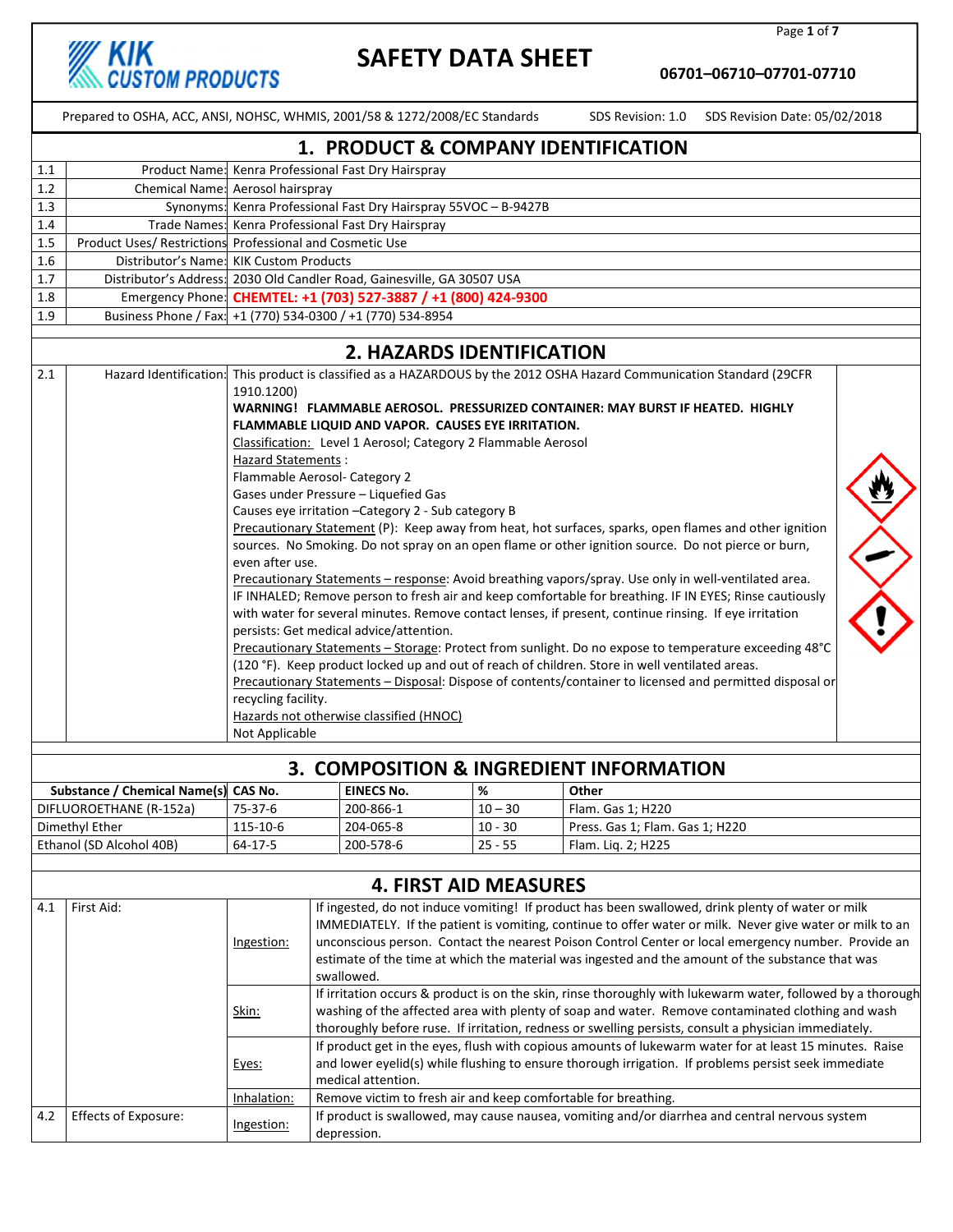06701–06710–07701-07710

SDS Revision: 1.0 SDS Revision Date: 05/02/2018

|                                                                                                                                |                                                                                                                               | Skin:                                                                                                                     | May be irritating to skin. The product can cause allergic skin reactions (e.g., rashes, welts, dermatitis) in                                                                                                                                   |                         |                 |   |  |  |  |
|--------------------------------------------------------------------------------------------------------------------------------|-------------------------------------------------------------------------------------------------------------------------------|---------------------------------------------------------------------------------------------------------------------------|-------------------------------------------------------------------------------------------------------------------------------------------------------------------------------------------------------------------------------------------------|-------------------------|-----------------|---|--|--|--|
|                                                                                                                                |                                                                                                                               |                                                                                                                           | some sensitive individuals upon prolonged or repeated exposure.                                                                                                                                                                                 |                         |                 |   |  |  |  |
|                                                                                                                                |                                                                                                                               | Eyes:                                                                                                                     | Moderately irritating to the eyes.                                                                                                                                                                                                              |                         |                 |   |  |  |  |
|                                                                                                                                |                                                                                                                               |                                                                                                                           | Vapors of this product may be moderately irritating to the nose, throat and other tissues of the<br>respiratory system. Symptoms of overexposure can include coughing, wheezing, nasal congestion, and                                          |                         |                 |   |  |  |  |
|                                                                                                                                |                                                                                                                               | Inhalation:                                                                                                               |                                                                                                                                                                                                                                                 |                         |                 |   |  |  |  |
|                                                                                                                                |                                                                                                                               |                                                                                                                           | difficulty breathing. Inhalation of concentrated vapors can cause nervous system depression (e.g.,                                                                                                                                              |                         |                 |   |  |  |  |
| 4.3                                                                                                                            | Symptoms of Overexposure                                                                                                      |                                                                                                                           | drowsiness, dizziness, headaches, nausea).<br>May cause nausea, vomiting and/or diarrhea and central nervous system depression.                                                                                                                 |                         |                 |   |  |  |  |
|                                                                                                                                |                                                                                                                               | Ingestion:                                                                                                                | Prolonged contact with skin may result in bleaching and irritation of skin. The product can cause allergic                                                                                                                                      |                         |                 |   |  |  |  |
|                                                                                                                                |                                                                                                                               | Skin:                                                                                                                     | skin reactions (e.g., rashes, welts, dermatitis) in some sensitive individuals. Symptoms of skin                                                                                                                                                |                         |                 |   |  |  |  |
|                                                                                                                                |                                                                                                                               |                                                                                                                           | overexposure may include redness, itching, and irritation of affected areas.                                                                                                                                                                    |                         |                 |   |  |  |  |
|                                                                                                                                |                                                                                                                               |                                                                                                                           | Overexposure in eyes, may cause redness, itching and watering (risk of serious damage to eyes) Contact                                                                                                                                          |                         |                 |   |  |  |  |
|                                                                                                                                |                                                                                                                               | Eyes:                                                                                                                     | may cause mild eye irritation including stinging, watering and redness.                                                                                                                                                                         |                         |                 |   |  |  |  |
|                                                                                                                                |                                                                                                                               | Symptoms of overexposure can include coughing, wheezing, nasal congestion, and difficulty breathing.<br>Inhalation:       |                                                                                                                                                                                                                                                 |                         |                 |   |  |  |  |
| 4.4                                                                                                                            | <b>Acute Health Effects:</b>                                                                                                  |                                                                                                                           | Moderate irritation to eyes and skin near affected areas. Additionally, high concentrations of vapors can cause                                                                                                                                 |                         |                 |   |  |  |  |
|                                                                                                                                |                                                                                                                               |                                                                                                                           | drowsiness, dizziness, headaches and nausea.                                                                                                                                                                                                    |                         |                 |   |  |  |  |
|                                                                                                                                |                                                                                                                               |                                                                                                                           | No harmful or chronic health effects are expected to occur from a single accidental ingestion. These ingredients may be                                                                                                                         |                         |                 |   |  |  |  |
| 4.5                                                                                                                            | <b>Chronic Health Effects:</b>                                                                                                |                                                                                                                           | irritating to skin and mucous membrane of the eye and respiratory system. Overexposure may trigger asthma-like<br>symptoms in some sensitive individuals. May also induce skin sensitization and respiratory hypersensitivity. Possible         |                         |                 |   |  |  |  |
|                                                                                                                                |                                                                                                                               | allergic dermatitis.                                                                                                      |                                                                                                                                                                                                                                                 |                         |                 |   |  |  |  |
| 4.6                                                                                                                            | Target Organs:                                                                                                                |                                                                                                                           | Eyes, skin, respiratory system.                                                                                                                                                                                                                 |                         |                 |   |  |  |  |
| 4.7                                                                                                                            | <b>Medical Conditions</b>                                                                                                     |                                                                                                                           | Acute health hazards may be delayed. Most common symptoms                                                                                                                                                                                       | <b>HEALTH</b>           |                 | 1 |  |  |  |
|                                                                                                                                | Aggravated by Exposure                                                                                                        |                                                                                                                           | include irritating properties to eyes, respiratory system and skin.                                                                                                                                                                             | <b>FLAMMABILITY</b>     | 3               |   |  |  |  |
|                                                                                                                                |                                                                                                                               |                                                                                                                           | Existing dermatological conditions (such as eczema) and respiratory                                                                                                                                                                             | <b>PHYSICAL HAZARDS</b> |                 | 0 |  |  |  |
|                                                                                                                                |                                                                                                                               |                                                                                                                           | conditions (such as bronchial asthma and/or bronchitis) may be                                                                                                                                                                                  | PROTECTIVE EQUIPMENT    |                 | В |  |  |  |
|                                                                                                                                |                                                                                                                               | exacerbated.                                                                                                              |                                                                                                                                                                                                                                                 | <b>EYES</b>             | <b>SK</b><br>IN |   |  |  |  |
|                                                                                                                                |                                                                                                                               |                                                                                                                           |                                                                                                                                                                                                                                                 |                         |                 |   |  |  |  |
|                                                                                                                                |                                                                                                                               |                                                                                                                           |                                                                                                                                                                                                                                                 |                         |                 |   |  |  |  |
|                                                                                                                                |                                                                                                                               |                                                                                                                           | <b>5. FIREFIGHTING MEASURES</b>                                                                                                                                                                                                                 |                         |                 |   |  |  |  |
| 5.1<br>Fire and Explosion Hazards:<br>Level 1 Aerosol (NFPA 30B). Aerosols may burst at temperatures above 120° F (48°C). Cool |                                                                                                                               |                                                                                                                           |                                                                                                                                                                                                                                                 |                         |                 |   |  |  |  |
|                                                                                                                                |                                                                                                                               |                                                                                                                           | uninvolved containers to prevent possible bursting. Aerosols may be projectile hazards when                                                                                                                                                     |                         |                 |   |  |  |  |
|                                                                                                                                |                                                                                                                               |                                                                                                                           | bursting. If aerosols are bursting, stay clear until bursting is complete. Containers may rupture                                                                                                                                               |                         |                 |   |  |  |  |
|                                                                                                                                |                                                                                                                               |                                                                                                                           | and release flammable liquids and/or exposed gases if exposed to the heat of fire. Keep<br>containers cool by spraying them with water until the fire has been extinguished.                                                                    |                         |                 |   |  |  |  |
| 5.2                                                                                                                            | <b>Extinguishing Methods:</b>                                                                                                 |                                                                                                                           | Water Fog, Foam, CO <sub>2</sub> , Dry Chemical                                                                                                                                                                                                 |                         |                 |   |  |  |  |
| 5.3                                                                                                                            | <b>Firefighting Procedures:</b>                                                                                               |                                                                                                                           | As in any fire, wear MSHA/NIOSH approved self-contained breathing apparatus (pressure-                                                                                                                                                          |                         |                 |   |  |  |  |
|                                                                                                                                |                                                                                                                               |                                                                                                                           | demand_and full protective gear. Keep containers cool until well after the fire is out. Use                                                                                                                                                     |                         |                 |   |  |  |  |
|                                                                                                                                |                                                                                                                               |                                                                                                                           | water spray to cool fire-exposed surfaces and to protect personnel. Fight fire upwind. Prevent                                                                                                                                                  |                         |                 |   |  |  |  |
|                                                                                                                                |                                                                                                                               |                                                                                                                           | runoff from fire control or dilution from entering sewers, drains, drinking water supply, or any                                                                                                                                                |                         |                 |   |  |  |  |
|                                                                                                                                |                                                                                                                               |                                                                                                                           | natural waterway. Firefighters must use full bunker gear including NIOSH-approved positive                                                                                                                                                      |                         |                 |   |  |  |  |
|                                                                                                                                |                                                                                                                               |                                                                                                                           | pressure self-contained breathing apparatus to protect against potential hazardous combustion                                                                                                                                                   |                         |                 |   |  |  |  |
|                                                                                                                                |                                                                                                                               |                                                                                                                           | or decomposition products and oxygen deficiencies.                                                                                                                                                                                              |                         |                 |   |  |  |  |
|                                                                                                                                |                                                                                                                               |                                                                                                                           |                                                                                                                                                                                                                                                 |                         |                 |   |  |  |  |
|                                                                                                                                |                                                                                                                               |                                                                                                                           | <b>6. ACCIDENTIAL RELEASE MEASURES</b>                                                                                                                                                                                                          |                         |                 |   |  |  |  |
| 6.1                                                                                                                            | Before cleaning any spill or leak, individuals involved in spill cleanup must wear appropriate Personal Protective<br>Spills: |                                                                                                                           |                                                                                                                                                                                                                                                 |                         |                 |   |  |  |  |
|                                                                                                                                |                                                                                                                               | Equipment (PPE).                                                                                                          |                                                                                                                                                                                                                                                 |                         |                 |   |  |  |  |
|                                                                                                                                |                                                                                                                               |                                                                                                                           | Small spills Wear appropriate personal protective equipment including gloves and protective eyewear. Use a non-                                                                                                                                 |                         |                 |   |  |  |  |
|                                                                                                                                |                                                                                                                               | combustible material such as vermiculite or sand to soak up the product and place into a container for later disposal. Do |                                                                                                                                                                                                                                                 |                         |                 |   |  |  |  |
|                                                                                                                                |                                                                                                                               |                                                                                                                           | not use water or a material such as "speedy dry" to soak up material. Sweep up material using non-sparking materials                                                                                                                            |                         |                 |   |  |  |  |
|                                                                                                                                |                                                                                                                               |                                                                                                                           | (e.g., plastic brooms, shovels, dustpans) and place into a plastic container or plastic liner within another container.                                                                                                                         |                         |                 |   |  |  |  |
|                                                                                                                                |                                                                                                                               |                                                                                                                           | Large spills: Keep incompatible materials (e.g., organics such as oil) away from spill. Stay upwind and away from spill or                                                                                                                      |                         |                 |   |  |  |  |
|                                                                                                                                |                                                                                                                               |                                                                                                                           | release. Isolate immediate hazard area and keep unauthorized personnel out of area. Stop spill or release if it can be<br>done with minimal risk. Wear appropriate protective equipment including respiratory protection as conditions warrant. |                         |                 |   |  |  |  |
|                                                                                                                                |                                                                                                                               |                                                                                                                           |                                                                                                                                                                                                                                                 |                         |                 |   |  |  |  |

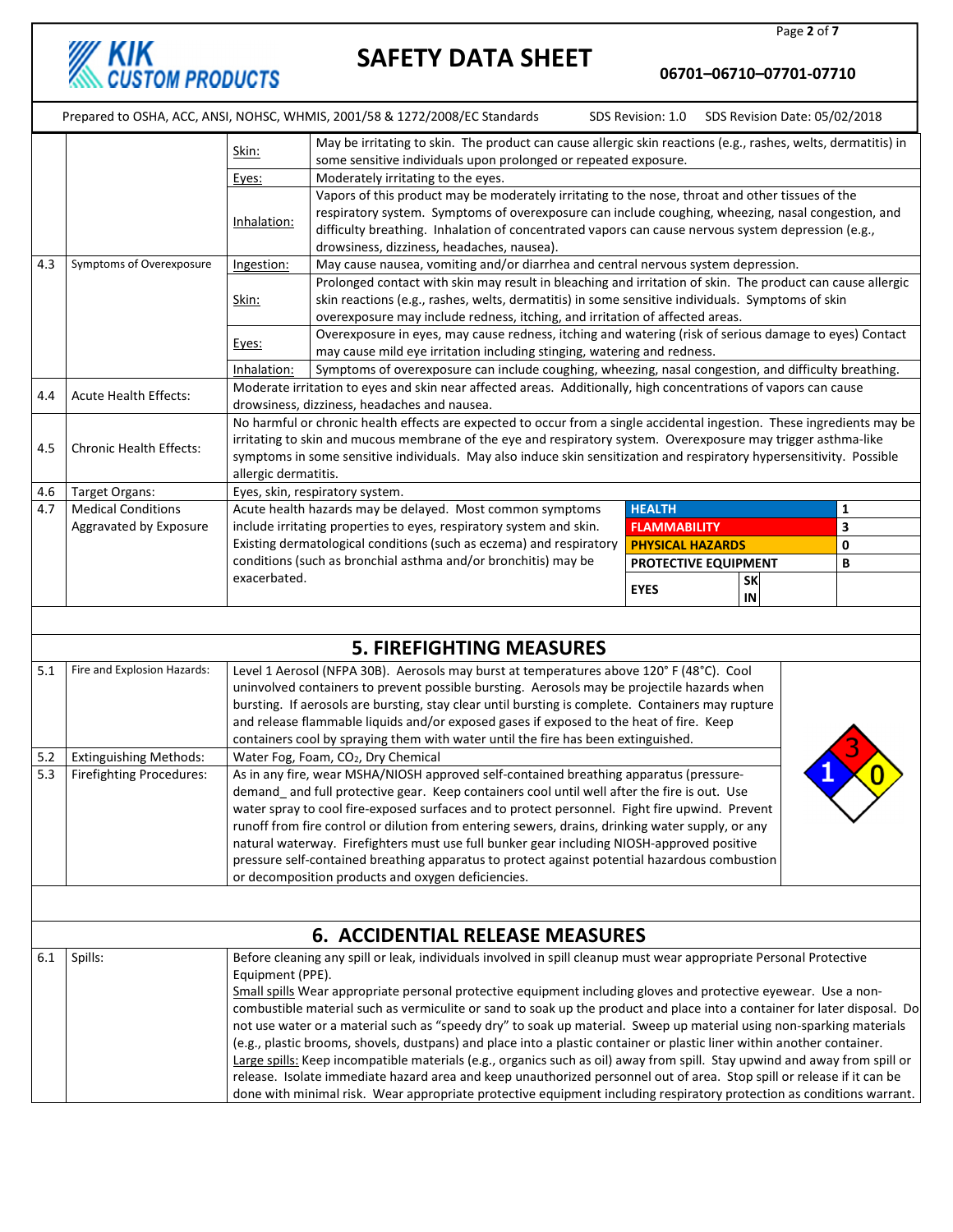

9.17 Other Information: Evaporation Rate >1; VOC: < 55%

### SAFETY DATA SHEET

Page 3 of 7

06701–06710–07701-07710

Prepared to OSHA, ACC, ANSI, NOHSC, WHMIS, 2001/58 & 1272/2008/EC Standards SDS Revision: 1.0 SDS Revision Date: 05/02/2018

|     | 7. HANDLING AND STORAGE INFORMATION |                                                                                                                                                                                                                                                                                                                                                        |  |  |  |  |  |
|-----|-------------------------------------|--------------------------------------------------------------------------------------------------------------------------------------------------------------------------------------------------------------------------------------------------------------------------------------------------------------------------------------------------------|--|--|--|--|--|
| 7.1 | Work & Hygiene Practices            | Do not eat, drink, or smoke while handling this product. Contents under pressure. Handle as to avoid puncturing<br>container(s). When used as intended, no additional protective equipment is necessary. Use chemical goggles if eye<br>contact is possible. Wash unintentional residues with soap and warm water.                                     |  |  |  |  |  |
| 7.2 | Storage and Handling:               | Use and store in a cool, dry, well-ventilated location (e.g., local exhaust ventilation, fans) away from heat and direct<br>sunlight. Avoid temperatures above 120 °F (48°C). Keep away from incompatible substances. Protect containers from<br>physical damage. To avoid unintentional spraying, keep cap in place when not in use. Storage level 1. |  |  |  |  |  |
|     | <b>Special Precautions:</b>         | Spilled material may present a slipping hazard if left unattended. Clean all spills promptly.                                                                                                                                                                                                                                                          |  |  |  |  |  |

#### 8. EXPOSURE CONTROLS & PERSONAL PROTECTION

| 8.1  | <b>Exposure Limits:</b>           |                                                                                                                                                                                        |                                                                                           | <b>ACGIH</b> |        | <b>NOHSC</b>   |                |           | <b>OSHA</b> |             | <b>OTHER</b> |
|------|-----------------------------------|----------------------------------------------------------------------------------------------------------------------------------------------------------------------------------------|-------------------------------------------------------------------------------------------|--------------|--------|----------------|----------------|-----------|-------------|-------------|--------------|
|      | Ppm ( $mg/m3$ )                   | Chemical Name(s)                                                                                                                                                                       | <b>TLV</b>                                                                                | <b>STEL</b>  | ES-TWA | <b>ES-STEL</b> | <b>ES-PEAK</b> | PEL       | <b>STEL</b> | <b>IDLH</b> |              |
|      |                                   | Ethanol (SD Alcohol 40B)                                                                                                                                                               | 1000                                                                                      | 3000         | 1000   | 1800           | ΝF             | 1000      | 1900        | 3300        |              |
|      |                                   | <b>DIFLUOROETHANE (R-152a)</b>                                                                                                                                                         | 1000                                                                                      | <b>NA</b>    | 1000   | <b>NA</b>      | <b>NA</b>      | <b>NE</b> | <b>NA</b>   | <b>NA</b>   |              |
|      |                                   | <b>DIMETHYL ETHER</b>                                                                                                                                                                  | <b>NA</b>                                                                                 | <b>NA</b>    | 400    | 760            | <b>NF</b>      | <b>NA</b> | <b>NA</b>   | <b>NA</b>   |              |
| 8.2  | Ventilation & Engineering         | General mechanical (e.g., fans) or natural ventilation is sufficient when this product is in use. Use local or general                                                                 |                                                                                           |              |        |                |                |           |             |             |              |
|      | Controls                          | exhaust ventilation to effectively remove and prevent buildup of vapors or mist generated from the handling of this                                                                    |                                                                                           |              |        |                |                |           |             |             |              |
|      |                                   | product.                                                                                                                                                                               |                                                                                           |              |        |                |                |           |             |             |              |
| 8.3  | <b>Respiratory Protection:</b>    | No special respiratory protection is required under typical circumstances of use or                                                                                                    |                                                                                           |              |        |                |                |           |             |             |              |
|      |                                   | handling. In instances where dusts of this product are generated, and respiratory                                                                                                      |                                                                                           |              |        |                |                |           |             |             |              |
|      |                                   |                                                                                                                                                                                        | protection is needed, use only protection authorized by 29 CFR §1910.134, applicable U.S. |              |        |                |                |           |             |             |              |
|      |                                   |                                                                                                                                                                                        | State regulations, or the Canadian CAS Standard Z94.4-93 and applicable standards of      |              |        |                |                |           |             |             |              |
|      |                                   | Canadian Provinces, EC member States, or Australia.                                                                                                                                    |                                                                                           |              |        |                |                |           |             |             |              |
| 8.4  | Eye Protection:                   | None required under normal conditions of use. Avoid eye contact. Safety glasses should                                                                                                 |                                                                                           |              |        |                |                |           |             |             |              |
|      |                                   | be used when handling or using large quantities of this product (e.g., $\geq 1$ gallon (3.8 L)).                                                                                       |                                                                                           |              |        |                |                |           |             |             |              |
| 8.5  | Hand Protection:                  |                                                                                                                                                                                        |                                                                                           |              |        |                |                |           |             |             |              |
|      |                                   | None required under normal conditions of use. However, may cause skin irritation is some                                                                                               |                                                                                           |              |        |                |                |           |             |             |              |
|      |                                   | sensitive individuals. When handling large quantities (e.g., $\geq 1$ gallon (3.8 L)), wear rubber,<br>nitrile or impervious plastic gloves.                                           |                                                                                           |              |        |                |                |           |             |             |              |
|      |                                   |                                                                                                                                                                                        |                                                                                           |              |        |                |                |           |             |             |              |
| 8.6  | <b>Body Protection:</b>           |                                                                                                                                                                                        |                                                                                           |              |        |                |                |           |             |             |              |
|      |                                   | No apron required when handling small quantities. When handling large quantities (e.g., $\geq$<br>5 lbs.), eye wash station and deluge showers should be available. Upon completion of |                                                                                           |              |        |                |                |           |             |             |              |
|      |                                   |                                                                                                                                                                                        | work activities involving large quantities of this product, wash any exposed areas        |              |        |                |                |           |             |             |              |
|      |                                   | thoroughly with soap and water.                                                                                                                                                        |                                                                                           |              |        |                |                |           |             |             |              |
|      |                                   |                                                                                                                                                                                        |                                                                                           |              |        |                |                |           |             |             |              |
|      |                                   | 9. PHYSICAL & CHEMICAL PROPERTIES                                                                                                                                                      |                                                                                           |              |        |                |                |           |             |             |              |
| 9.1  | Appearance:                       | Aerosol, misty spray                                                                                                                                                                   |                                                                                           |              |        |                |                |           |             |             |              |
| 9.2  | Odor:                             | Fresh Sweet odor                                                                                                                                                                       |                                                                                           |              |        |                |                |           |             |             |              |
| 9.3  | Odor Threshold                    | <b>NA</b>                                                                                                                                                                              |                                                                                           |              |        |                |                |           |             |             |              |
| 9.4  | pH:                               | <b>NA</b>                                                                                                                                                                              |                                                                                           |              |        |                |                |           |             |             |              |
| 9.5  | Melting/Freezing Point            | <b>NA</b>                                                                                                                                                                              |                                                                                           |              |        |                |                |           |             |             |              |
| 9.6  | Initial Boiling Point/ Boiling NA |                                                                                                                                                                                        |                                                                                           |              |        |                |                |           |             |             |              |
|      | Range:                            |                                                                                                                                                                                        |                                                                                           |              |        |                |                |           |             |             |              |
| 9.7  | Flashpoint:                       | -30 °F (-34 °C) TCC for propellant only; 35.6 °F (2 °C) EPA method 1010 Concentrate only                                                                                               |                                                                                           |              |        |                |                |           |             |             |              |
| 9.8  | Upper/Lower Flammability          | <b>NA</b>                                                                                                                                                                              |                                                                                           |              |        |                |                |           |             |             |              |
|      | limits                            |                                                                                                                                                                                        |                                                                                           |              |        |                |                |           |             |             |              |
| 9.9  | Vapor Pressure:                   | @ 20 °C (68°F) - Can pressure not to exceed 180 psig @ 55 °C (131 °F) 12.4 bar                                                                                                         |                                                                                           |              |        |                |                |           |             |             |              |
|      | 9.10 Vapor Density                | >1                                                                                                                                                                                     |                                                                                           |              |        |                |                |           |             |             |              |
| 9.11 | Relative Density:                 | $0.85 - 0.95$                                                                                                                                                                          |                                                                                           |              |        |                |                |           |             |             |              |
| 9.12 | Solubility:                       | Soluble                                                                                                                                                                                |                                                                                           |              |        |                |                |           |             |             |              |
| 9.13 | <b>Partition Coefficient</b>      | <b>NA</b>                                                                                                                                                                              |                                                                                           |              |        |                |                |           |             |             |              |
|      | $(log P_{ow})$ :                  |                                                                                                                                                                                        |                                                                                           |              |        |                |                |           |             |             |              |
|      | 9.14 Autoignition Temperature:    | <b>NA</b>                                                                                                                                                                              |                                                                                           |              |        |                |                |           |             |             |              |
| 9.15 | Decomposition                     | <b>NA</b>                                                                                                                                                                              |                                                                                           |              |        |                |                |           |             |             |              |
|      | Temperature.                      |                                                                                                                                                                                        |                                                                                           |              |        |                |                |           |             |             |              |
|      | 9.16 Viscosity:                   | Aerosol at ambient temperature                                                                                                                                                         |                                                                                           |              |        |                |                |           |             |             |              |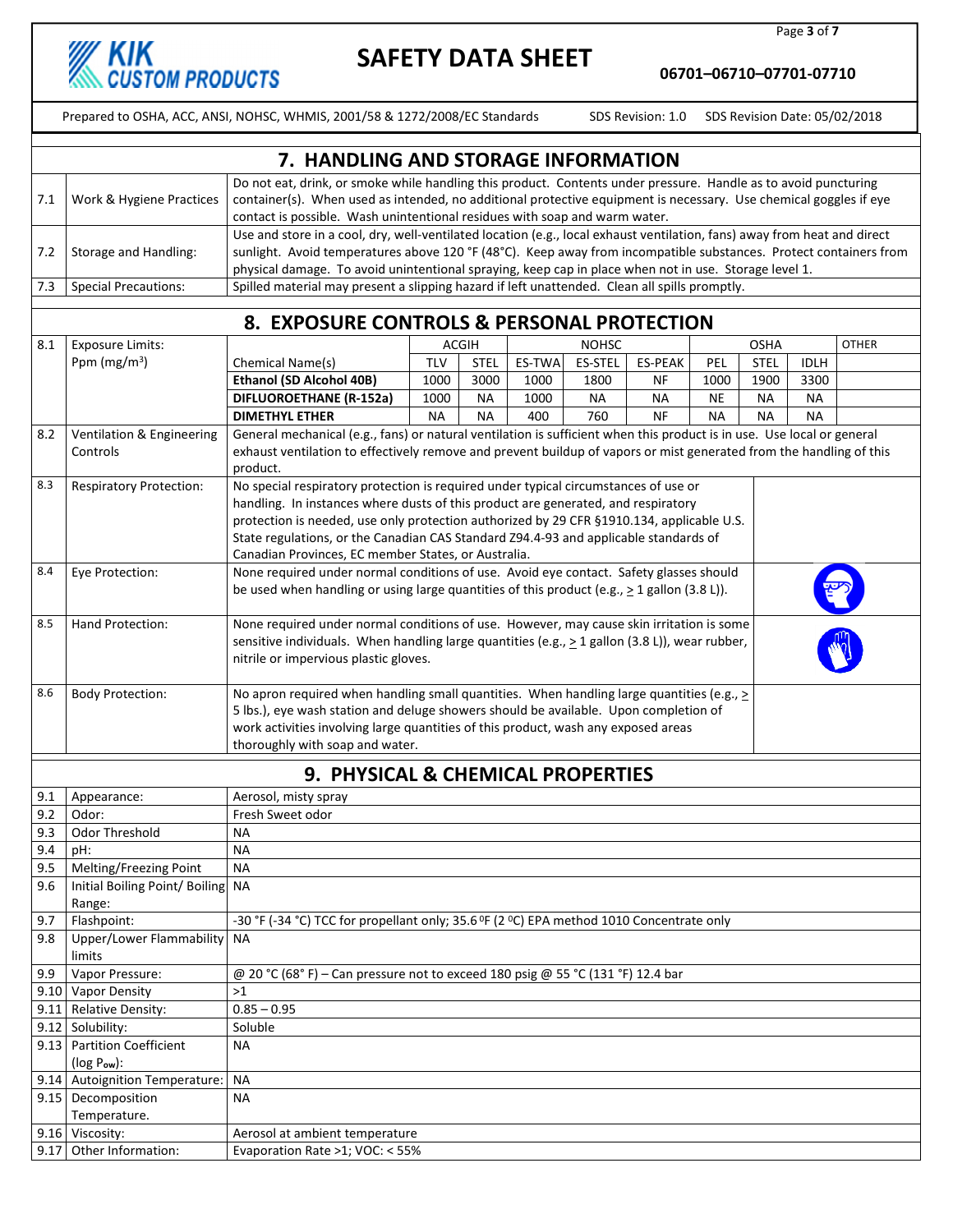

Page 4 of 7

06701–06710–07701-07710

|      |                                                                                                                             | <b>10. STABILITY &amp; REACTIVITY</b>                                                                                                                       |     |  |  |  |  |
|------|-----------------------------------------------------------------------------------------------------------------------------|-------------------------------------------------------------------------------------------------------------------------------------------------------------|-----|--|--|--|--|
|      | 10.1 Stability:                                                                                                             | Stable at normal temperatures.                                                                                                                              |     |  |  |  |  |
|      | 10.2 Hazardous Decomposition                                                                                                | Oxides of carbon (CO, CO <sub>2</sub> ) and sulfur (SO <sub>2</sub> )                                                                                       |     |  |  |  |  |
|      | Products:<br>10.3 Hazardous Polymerization:                                                                                 | Will not occur.                                                                                                                                             |     |  |  |  |  |
| 10.4 | <b>Conditions to Avoid</b>                                                                                                  | Excessive heat, direct sunlight, flames, heat sources and incompatible substances.                                                                          |     |  |  |  |  |
|      | 10.5   Incompatible Substances                                                                                              | Mixture with strong acids, alkalis or oxidizers.                                                                                                            |     |  |  |  |  |
|      |                                                                                                                             |                                                                                                                                                             |     |  |  |  |  |
|      |                                                                                                                             | <b>11. TOXICOLOGICAL INFORMATION</b>                                                                                                                        |     |  |  |  |  |
| 11.1 | Routes of Entry:                                                                                                            | Inhalation:<br><b>YES</b><br><b>YES</b><br>Absorption:<br>Ingestion:                                                                                        | YES |  |  |  |  |
|      | 11.2 Toxicity Data:                                                                                                         | This product was not tested on animals.                                                                                                                     |     |  |  |  |  |
|      | 11.3 Acute Toxicity:                                                                                                        | See Section 4.4                                                                                                                                             |     |  |  |  |  |
| 11.4 | <b>Chronic Toxicity:</b>                                                                                                    | See Section 4.5                                                                                                                                             |     |  |  |  |  |
|      | 11.5 Suspected Carcinogen:                                                                                                  | NА                                                                                                                                                          |     |  |  |  |  |
|      | 11.6 Reproductive Toxicity:                                                                                                 | This product is not reported to cause reproductive toxicity in humans.                                                                                      |     |  |  |  |  |
|      | Mutagenicity:                                                                                                               | This product is not reported to produce mutagenic effects in humans.                                                                                        |     |  |  |  |  |
|      | Embryotoxicity:                                                                                                             | This product is not reported to produce embryotoxic effects in humans.                                                                                      |     |  |  |  |  |
|      | Teratogenicity:                                                                                                             | This product is not report to cause teratogenic effects in humans.                                                                                          |     |  |  |  |  |
|      | Reproductive Toxicity:                                                                                                      | This product is not report to cause reproductive effects in humans.                                                                                         |     |  |  |  |  |
|      | 11.7 Irritancy of Product:                                                                                                  | See Section 4.3                                                                                                                                             |     |  |  |  |  |
| 11.8 | <b>Biological Exposure</b><br>Indices:                                                                                      | <b>NA</b>                                                                                                                                                   |     |  |  |  |  |
| 11.9 | Physician                                                                                                                   |                                                                                                                                                             |     |  |  |  |  |
|      | Recommendations:                                                                                                            | Treat symptomatically.                                                                                                                                      |     |  |  |  |  |
|      |                                                                                                                             | <b>12. ECOLOGICAL INFORMATION</b>                                                                                                                           |     |  |  |  |  |
|      | 12.1 Environmental Stability:                                                                                               | There is no specific data available for this product.                                                                                                       |     |  |  |  |  |
|      | 12.2 Effects on Plants & Animals                                                                                            | There is no specific data available for this product.                                                                                                       |     |  |  |  |  |
|      | 12.3 Effects on Aquatic Life:                                                                                               | The product itself has not been tested as a whole. There is no specific data available for this product.                                                    |     |  |  |  |  |
|      |                                                                                                                             |                                                                                                                                                             |     |  |  |  |  |
|      |                                                                                                                             | <b>13. DISPOSAL CONSIDERATIONS</b>                                                                                                                          |     |  |  |  |  |
|      | 13.1 Waste Disposal:                                                                                                        | Review current local, state and federal laws, codes, statutes and regulations to determine current status and                                               |     |  |  |  |  |
|      |                                                                                                                             | appropriate disposal method for the ingredients listed in Section 2. Any disposal practice must be in compliance with                                       |     |  |  |  |  |
|      | local, state and federal laws and regulations. Contact the appropriate agency for specific information. A licensed facility |                                                                                                                                                             |     |  |  |  |  |
|      | 13.2 Special Considerations:                                                                                                | or waste hauler must provide treatment, transport, storage and disposal of hazardous waste.<br>U.S. EPA Hazardous Waste - Characteristic - Ignitable (D001) |     |  |  |  |  |
|      |                                                                                                                             |                                                                                                                                                             |     |  |  |  |  |
|      |                                                                                                                             | 14. TRANSPORTATION INFORMATION                                                                                                                              |     |  |  |  |  |
|      | 14.1 49 CFR (GND):                                                                                                          | UN1950, AEROSOLS, 2.1 (LTD QTY, IP VOL < 1.0 L); or                                                                                                         |     |  |  |  |  |
|      |                                                                                                                             | CONSUMER COMMODITY, ORM-D (IP VOL $\leq$ 1.0 L) - until 12/31/2020                                                                                          |     |  |  |  |  |
|      | 14.2   IATA (AIR)                                                                                                           | UN1950, AEROSOLS, FLAMMABLE, 2.1 (LTD QTY, IP VOL < 0.5 L); or                                                                                              |     |  |  |  |  |
|      |                                                                                                                             | ID8000, CONSUMER COMMODITY, ORM-D (IP VOL < 0.5 I=L)                                                                                                        |     |  |  |  |  |
|      | 14.3   IMDG (OCN):                                                                                                          | UN1950, AEROSOLS, 2.1 (LTD QTY, IP VOL < 1.0 L)                                                                                                             |     |  |  |  |  |
| 14.4 | TDGR (Canadian GND):                                                                                                        | UN1950, AEROSOLS, 2.1 (LTD QTY, IP VOL $\leq 1.0$ L); or                                                                                                    |     |  |  |  |  |
|      |                                                                                                                             | MARK PACKAGE "LIMITED QUANTITY", "LTD QTY", OR "QUANT LTÉE" OR "QUANTITÉ LIMITÉE"                                                                           |     |  |  |  |  |
|      | 14.5 ADR/RID (EU):                                                                                                          | UN1950, AEROSOLS, 2.1 (LTD QTY, IP VOL < 1.0 L)                                                                                                             |     |  |  |  |  |
|      | 14.6 SCT (MEXICO):                                                                                                          | UN1950, AEROSOLES, 2.1 (CANTIDAD LIMITADA, IP VOL < 1.0 L)                                                                                                  |     |  |  |  |  |
|      | 14.7 ADGR (AUS):                                                                                                            | UN1950, AEROSOLS, 2.1 (LTD QTY, IP VOL < 1.0 L)                                                                                                             |     |  |  |  |  |
|      |                                                                                                                             |                                                                                                                                                             |     |  |  |  |  |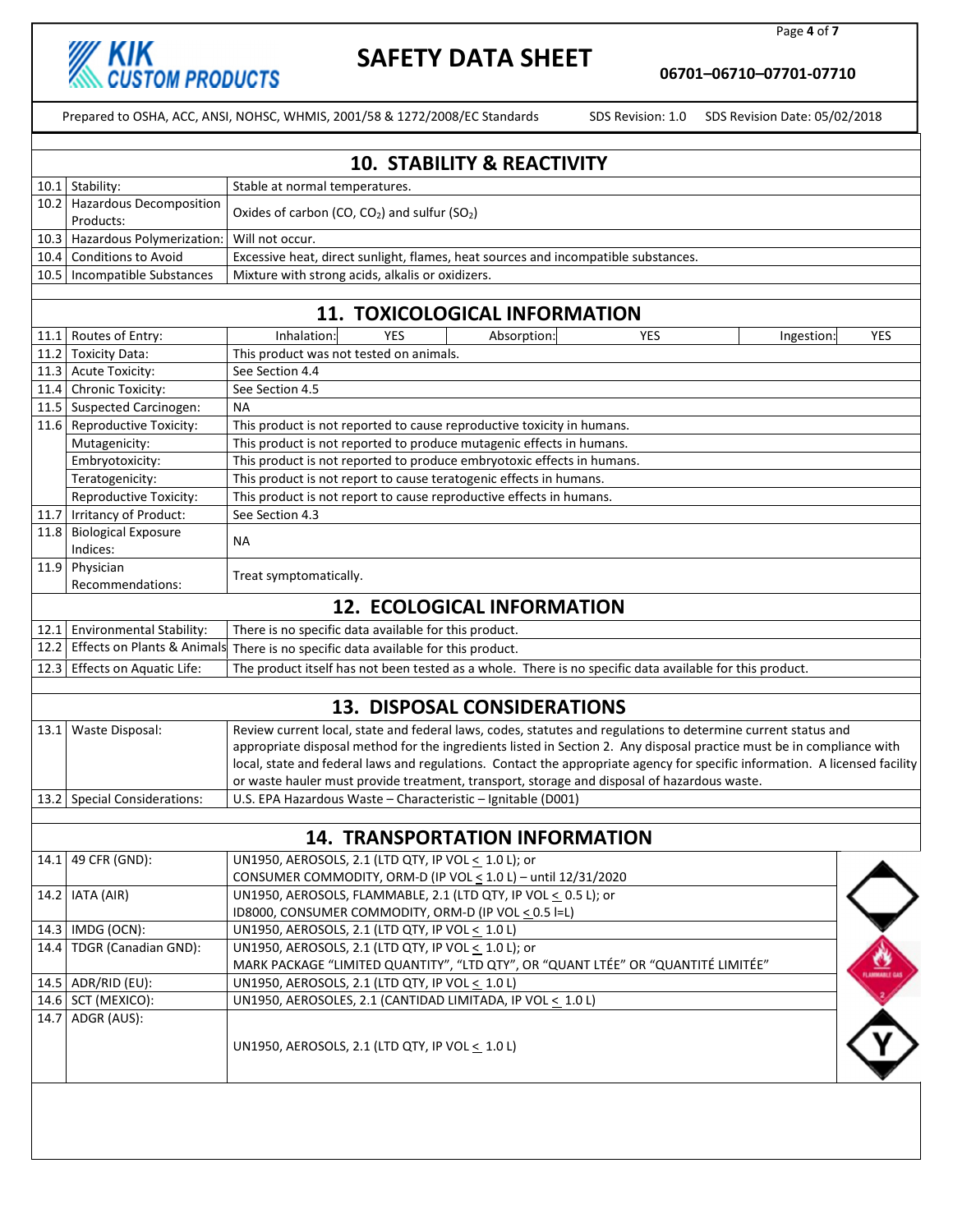

Page 5 of 7

06701–06710–07701-07710

|      | <b>15. REGULATORY INFORMATION</b>         |                                                                                                                                                                                                                                                                                                                                                                                                                                                                                                                                                                                                                                                                                                                                                                                                                                                                                                      |                                      |  |  |  |  |
|------|-------------------------------------------|------------------------------------------------------------------------------------------------------------------------------------------------------------------------------------------------------------------------------------------------------------------------------------------------------------------------------------------------------------------------------------------------------------------------------------------------------------------------------------------------------------------------------------------------------------------------------------------------------------------------------------------------------------------------------------------------------------------------------------------------------------------------------------------------------------------------------------------------------------------------------------------------------|--------------------------------------|--|--|--|--|
|      | 15.1 SARA Reporting<br>Requirements:      | This product does not contain any substance subject to SATA Title III, section 313 reporting requirements.                                                                                                                                                                                                                                                                                                                                                                                                                                                                                                                                                                                                                                                                                                                                                                                           |                                      |  |  |  |  |
|      | 15.2 SARA Threshold Planning<br>Quantity: | There are no specific Threshold Planning Quantities for the components of this product.                                                                                                                                                                                                                                                                                                                                                                                                                                                                                                                                                                                                                                                                                                                                                                                                              |                                      |  |  |  |  |
|      | 15.3 TSCA Inventory Status:               | The components of this product are listed on the TSCA Inventory.                                                                                                                                                                                                                                                                                                                                                                                                                                                                                                                                                                                                                                                                                                                                                                                                                                     |                                      |  |  |  |  |
|      | 15.4 CERCLA Reportable<br>Quantity (RQ):  | Ethanol: 2270 kg; 5000 lbs                                                                                                                                                                                                                                                                                                                                                                                                                                                                                                                                                                                                                                                                                                                                                                                                                                                                           |                                      |  |  |  |  |
|      | 15.5 Other Federal<br>Requirements:       | This product complies with the appropriate sections of the Food and Drug Administration's 21 CFR Subchapter G.<br>(Cosmetics)                                                                                                                                                                                                                                                                                                                                                                                                                                                                                                                                                                                                                                                                                                                                                                        |                                      |  |  |  |  |
|      | 15.6 Other Canadian<br>Regulations:       | This product has been classified according to the hazard criteria of the CPR and the SDS contains all of the<br>information required by the CPR. The components of the product are listed on the DSL/NDSL. None of<br>the components of this product are listed on the Priorities Substance List. WHMIS Class B5 (Flammable<br>Aerosol)                                                                                                                                                                                                                                                                                                                                                                                                                                                                                                                                                              |                                      |  |  |  |  |
|      | 15.7 State Regulatory<br>Information:     | Ethanol: is found on the following state criteria lists FL, MA, MN, NJ, PA, and WA<br>Dimethyl Ethet can be found on the following state criteria lists: MA, MN, PA, WA and NJ<br>Difluoroethane can be found on the following state criteria lists: MA and NJ<br>No other ingredients of this product, present in a concentration of 1.0% or greater, are listed on any of the following<br>state criteria lists: California Proposition 65 (CA65), Delaware Air Quality Management List (DE), Florida Toxic Substances<br>List (FL), Massachusetts Hazardous Substances List (MA), Michigan Critical Substances List (MI), Minnesota Hazardous<br>Substances List (MN), New Jersey Right-to-Know List (NJ), New York Hazardous Substances List (NY), Pennsylvania Right-<br>to-Know List (PA), Washington Permissible Exposures List (WA), Wisconsin Hazardous Substances List (WI).               |                                      |  |  |  |  |
|      | 15.8 Other Requirements:                  | The primary components of this product are listed in Annex I of EU Directive 67/548/EEC:<br>Dimethyl Ether : Flammable (F+). Risk Phrases (R) 12 - Highly Flammable. Safety Phrases (S): 2-6-16 -<br>Keep out of reach of children. Keep cool store below 120 OF (48.8 OC). Keep away from sources of<br>ignition - No smoking.<br>Ethanol: Flammable (F). Risk Phrases (R): 11 - Flammable. Safety Phrase (S): 2-7-16 - Keep out of reach of<br>children. Keep container tightly closed. Keep away from sources of ignition - No smoking                                                                                                                                                                                                                                                                                                                                                            |                                      |  |  |  |  |
|      |                                           | <b>16. OTHER INFORMATION</b>                                                                                                                                                                                                                                                                                                                                                                                                                                                                                                                                                                                                                                                                                                                                                                                                                                                                         |                                      |  |  |  |  |
|      |                                           |                                                                                                                                                                                                                                                                                                                                                                                                                                                                                                                                                                                                                                                                                                                                                                                                                                                                                                      |                                      |  |  |  |  |
|      | 16.1 Other Information:                   | WARNING! FLAMMABLE AEROSOL. PRESSURIZED CONTAINER: MAY BURST IF HEATED, HIGHLY FLAMMABLE LIQUID<br>AND VAPORS. CAUSES EYE IRRITATION. Keep away from heat, hot surfaces, sparks open flames and other ignition<br>sources. No Smoking. Do not spray on an open flame or other ignition source. Do not pierce or burn, even after use.<br>Avoid breathing vapor/spray. Wash thoroughly with soap and water after handling. Use only in a well ventilated area.<br>Wear eye protection. Protect from sunlight. Do not expose to temperature exceeding 48°C (120°F). IF INHALED:<br>Remove person to fresh air and keep comfortable for breathing. IF IN EYES: Rinse cautiously with water for several<br>minutes. Remove contact lenses if present and easy to do. Continue rinsing. If eye irritation persists: Get medical<br>advice/attention. KEEP PRODUCT LOCKED-UP AND OUT OF REACH OF CHILDREN. |                                      |  |  |  |  |
|      | 16.2 Terms & Definitions:                 | See last page of this Safety Data Sheet.                                                                                                                                                                                                                                                                                                                                                                                                                                                                                                                                                                                                                                                                                                                                                                                                                                                             |                                      |  |  |  |  |
| 16.3 | Disclaimer:                               | This Safety Data Sheet is offered pursuant to OSHA's Hazard Communication Standard, 29 CFR §1910.1200. Other<br>government regulations must be reviewed for applicability to this product. To the base of KIK Custom Product's<br>knowledge, the information contained herein is reliable and accurate as of this date; however, accuracy, suitability or<br>complete=ness are not guaranteed and no warranties of any type, either expressed or implied, are provided. The<br>information contained herein relates only to the specific product(s). If this product(s) is combined with other materials,<br>all component properties must be considered. Data may be changed from time to time. Be sure to consult the latest<br>edition.                                                                                                                                                           |                                      |  |  |  |  |
|      | 16.4 Prepared By:                         | <b>KIK Custom Products</b><br>2030 Old Candler Road<br>Gainesville, GA 30507 USA<br>Tel: +1 (770) 534-0300<br>Fax: +1 (770) 534-8954<br>http://www.kikcorp.com                                                                                                                                                                                                                                                                                                                                                                                                                                                                                                                                                                                                                                                                                                                                       | <b>KIK</b><br><i>CUSTOM PRODUCTS</i> |  |  |  |  |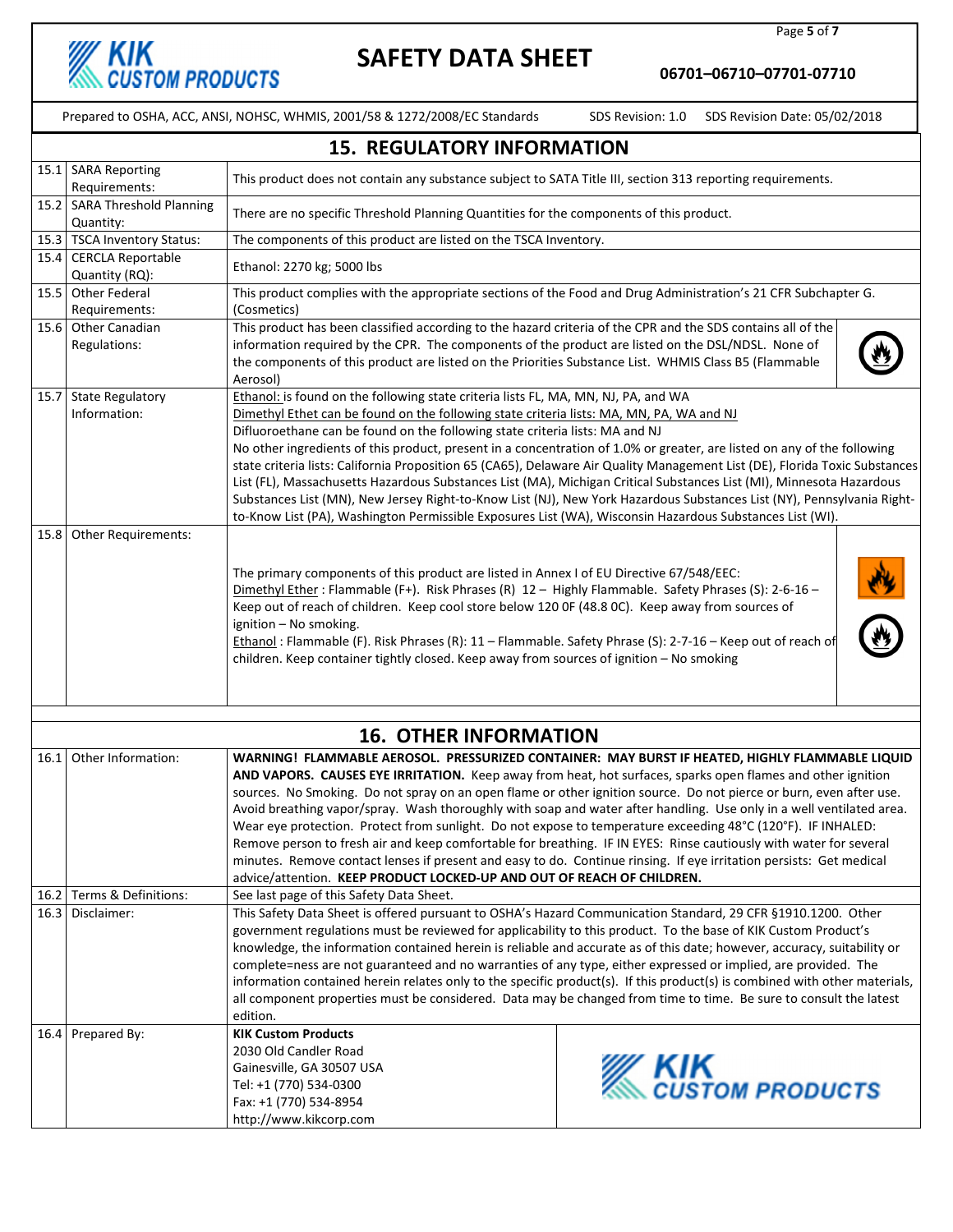

#### 06701–06710–07701-07710